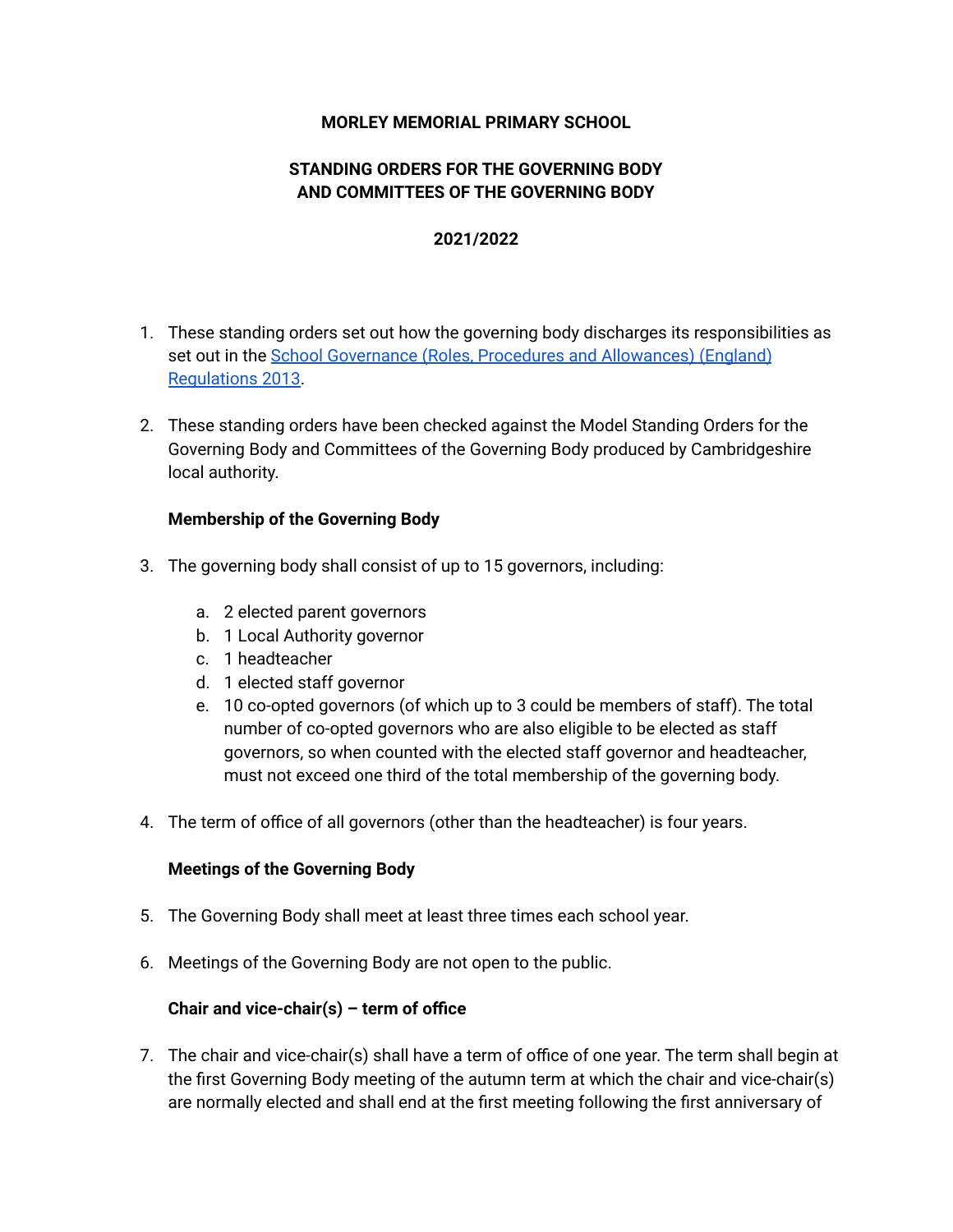their election. In the event of the chair and/or vice-chairs ceasing to occupy their post(s) part way through their respective term(s) of office then their successor(s) shall serve out the remainder of their predecessor's term.

8. When the office of chair or vice-chair(s) becomes vacant the Governing Body must elect a new chair or vice-chair at the next meeting. If the chair is absent from a meeting, or if the chair is vacant, a vice-chair will act as chair for all purposes.

# **Election of chair and vice-chairs**

- 9. The clerk shall take the chair for the item dealing with the election of the chair and, in the event of a failure to elect a chair, for the item dealing with the election of the vice-chair(s).
- 10. In the event of the Governing Body failing to elect a chair or a vice-chair the Governing Body shall elect a chair for the meeting. In the event of the Governing Body failing to elect a chair for the meeting then the meeting shall stand adjourned and the clerk, acting in consultation with the immediate past chair and the head teacher, shall convene a further meeting within 14 days of the adjournment.

# **Election of chair and vice-chair(s) – procedure**

- 11. The following procedure shall apply to the election of the chair and vice-chair(s):
	- a. the clerk shall invite written or oral nominations in advance of the meeting;
	- b. additional nominations can be received on the day;
	- c. a governor may nominate him/herself;
	- d. if only one candidate is nominated that candidate must withdraw from the meeting whilst the remaining governors vote by secret ballot on whether to accept or reject the nominated candidate. In the event of an equality of votes the clerk does not have a casting vote and a "no decision" shall be recorded in the minutes;
	- e. the clerk shall then invite further nominations from the meeting. If a further candidate is nominated but the result is the same, or the candidate is rejected, the clerk shall move on to the election of the vice-chair(s). The election of the chair shall then be placed as an item on the agenda for the next meeting of the Governing Body;
	- f. if two candidates are nominated then both nominated candidates shall withdraw from the meeting whilst a secret ballot takes place. The chair shall be elected by a simple majority of the votes cast. In the event of each candidate polling the same number of votes then the successful candidate shall be decided by the toss of a coin;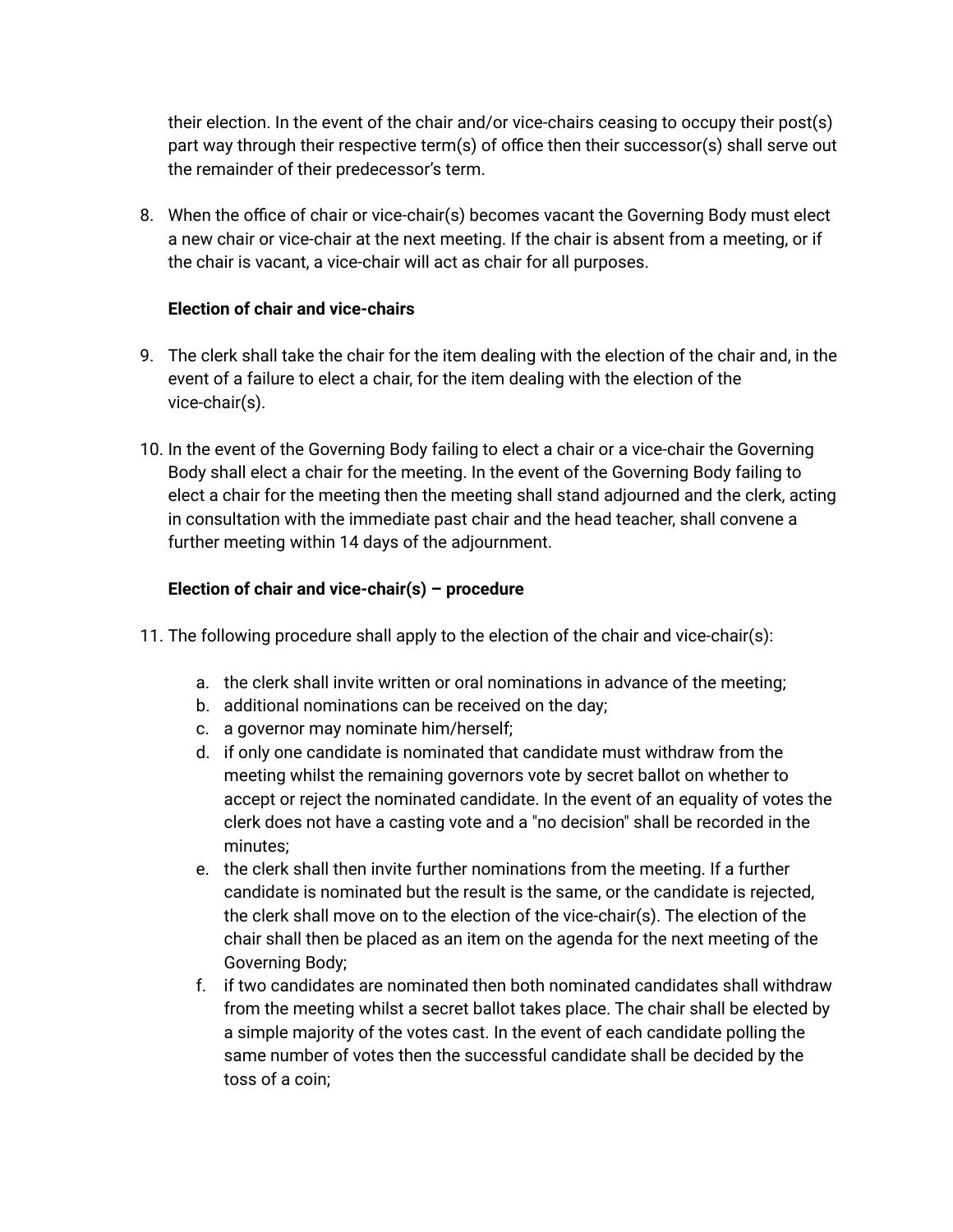- g. if 3 or more candidates are nominated and none of the candidates achieves a simple majority of the votes cast then there shall be a second secret ballot to try to achieve a candidate with a simple majority or, failing that, the candidate with the fewest votes shall be eliminated;
- h. the unsuccessful candidate may then return to the meeting and a further secret ballot takes place between the two remaining candidates;
- i. following his/her election the chair shall take over the meeting immediately and conduct the election of the vice-chair(s) using the same procedure;
- $i.$  if the Governing Body fails to elect a chair or a vice-chair(s) it shall elect a chair for the meeting;
- k. if the meeting fails to elect a chair for the meeting then the meeting shall stand adjourned and shall be re-convened within 14 days.

# **Delegation to committees and individuals**

- 12. The Governing Body shall review and agree the terms of reference, membership, and appointment of the chair and vice-chair(s) for all committees along with the scheme of delegation at the first meeting of the autumn term.
- 13. Governors who are not members of committees may contribute to the business of the committee in writing or by attending with the permission of the chair of that committee.
- 14. Minutes of any committee meeting will be circulated to the next meeting of the Governing Body.

# **Annual calendar of meetings and business**

15. At the first meeting of the autumn term the Governing Body shall approve a calendar of Governing Body and committee meetings and of planned business for the ensuing year and the clerk shall, within 14 days of the meeting, provide a copy of the calendar to all members of the Governing Body.

# **Notice of meetings and agenda**

- 16. Every member of the Governing Body shall receive the following at least seven clear days in advance of a meeting:
	- a. written notice of the meeting;
	- b. a copy of the agenda for the meeting;
	- c. a copy of any reports or papers to be considered at the meeting.
- 17. This standing order shall not apply where the chair of the Governing Body so determines on the ground that there are matters demanding urgent consideration. In that case the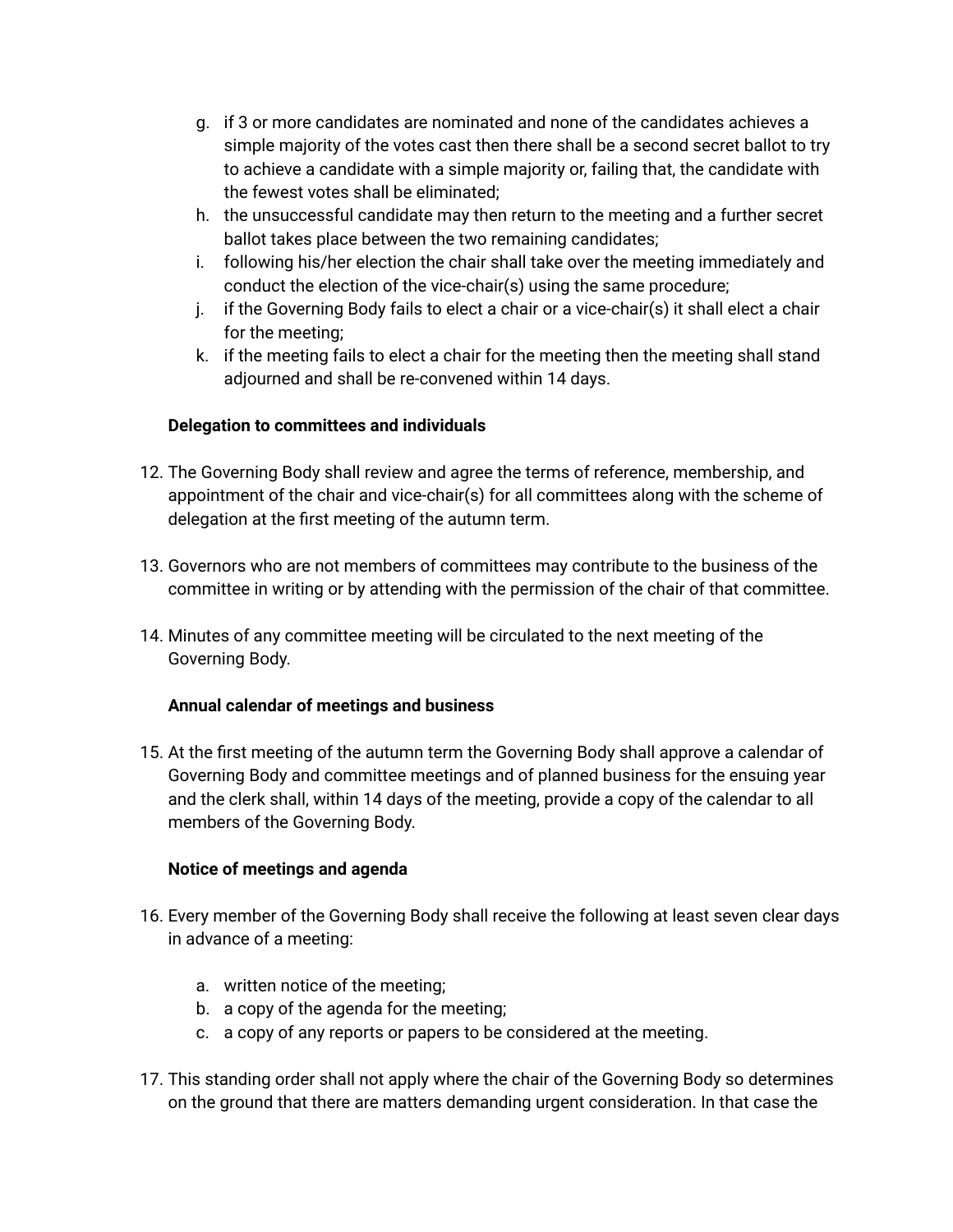written notice of the meeting shall state that fact and the agenda, reports and other papers to be considered at the meeting are received within such shorter period, as the chair shall direct.

18. The clerk to the Full Governing Body circulates draft minutes to all governors via email. Any suggested amendments should be sent to the Chair who will then forward them to the Clerk.

# **Agenda Items**

19. With the agreement of the chair of the Governing Body or of the relevant committee any member of the Governing Body shall be entitled to include on the agenda for any Governing Body or committee meeting, an item(s) on any particular issue provided that written notice is given, as appropriate, to the chair of the Governing Body, or of the relevant committee and to the clerk at least 14 days prior to the meeting taking place.

# **Quorum**

- 20. The quorum for a meeting of the Governing Body shall be not less than 50% of the number of governors in post at the time of the meeting (not including vacancies).
- 21. The quorum for a meeting of any committee of the Governing Board shall be at least three (3) governors who are members of that committee.

# **Remote participation**

22. Governors can participate in meetings of the Governing Body and its committees remotely by telephone or video conference if agreed in advance by the chair and subject to the appropriate technology being available at the meeting. Requests to join meetings remotely should be made to the chair at least three days before the meeting is due to be held.

# **Voting**

- 23. Every proposition shall be seconded prior to the vote being taken. Every proposition shall be determined by a show of hands or, at the discretion of the chair of the meeting, by consensus.
- 24. Only those governors at the meeting and present in the room at the time of the proposition being put by the chair shall be entitled to vote, unless there is a legal requirement that all governors must cast a vote, in which case proxy votes will be accepted.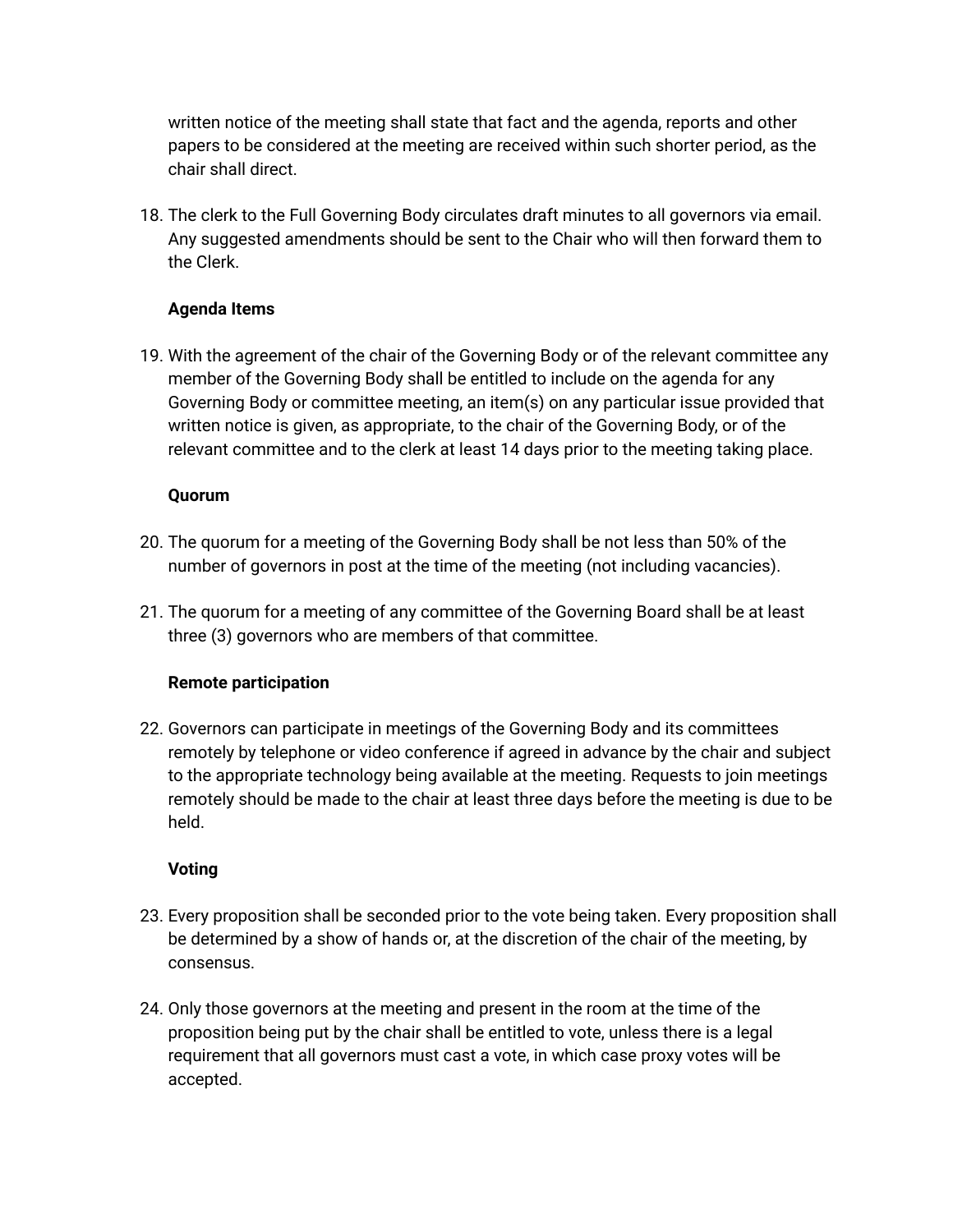- 25. In the event of a tied vote the chair shall have a second or casting vote.
- 26. After a proposition is put from the chair, but before the vote is taken, any two governors by a show of hands may require that the voting be recorded in the minutes of the meeting to show whether each governor present gave his/her vote for or against the proposition or abstained from voting. This would normally be recorded in a confidential minute.
- 27. After a proposition is put from the chair, but before the vote is taken, any two governors by a show of hands may require that the voting shall be by secret ballot.
- 28. In the event of requisitions for both a secret ballot and a recorded vote then the requisition for the secret ballot shall take precedence and no action shall be taken on the requisition for a recorded vote.

# **Confidential Matters**

29. Prior to the consideration of or discussion on any matter on any agenda for a meeting of the Governing Body or of any committee, consideration shall be given as to whether the matter includes confidential information and the Governing Body or committee shall determine whether the public or any other person, not being a member of the Governing Body, should be excluded from the meeting during the consideration of the matter. In the event of any matter being deemed to be confidential then the minutes of the discussion and decision shall be excluded from the minutes of the meeting to be made available for public inspection. This standing order is additional to the requirement for governors to withdraw from a meeting and take no part in the consideration or voting on any item in which they have a declarable interest.

# **Minutes of Meetings**

- 30. The draft minutes of all Governing Body and committee meetings shall be approved by the chair of the meeting within 14 days of the meeting having taken place. Thereafter the approved draft Governing Body minutes shall be circulated to all members of the Governing Body within 21 days of the meeting having taken place. The minutes of committee meetings shall be circulated with the agenda for the next succeeding Governing Body meeting.
- 31. All non-confidential minutes shall be made available for public inspection only after they have been submitted for approval to the next succeeding meeting of the Governing Body or committee, as appropriate.

### **Apologies for non-attendance at meetings of the Governing Body**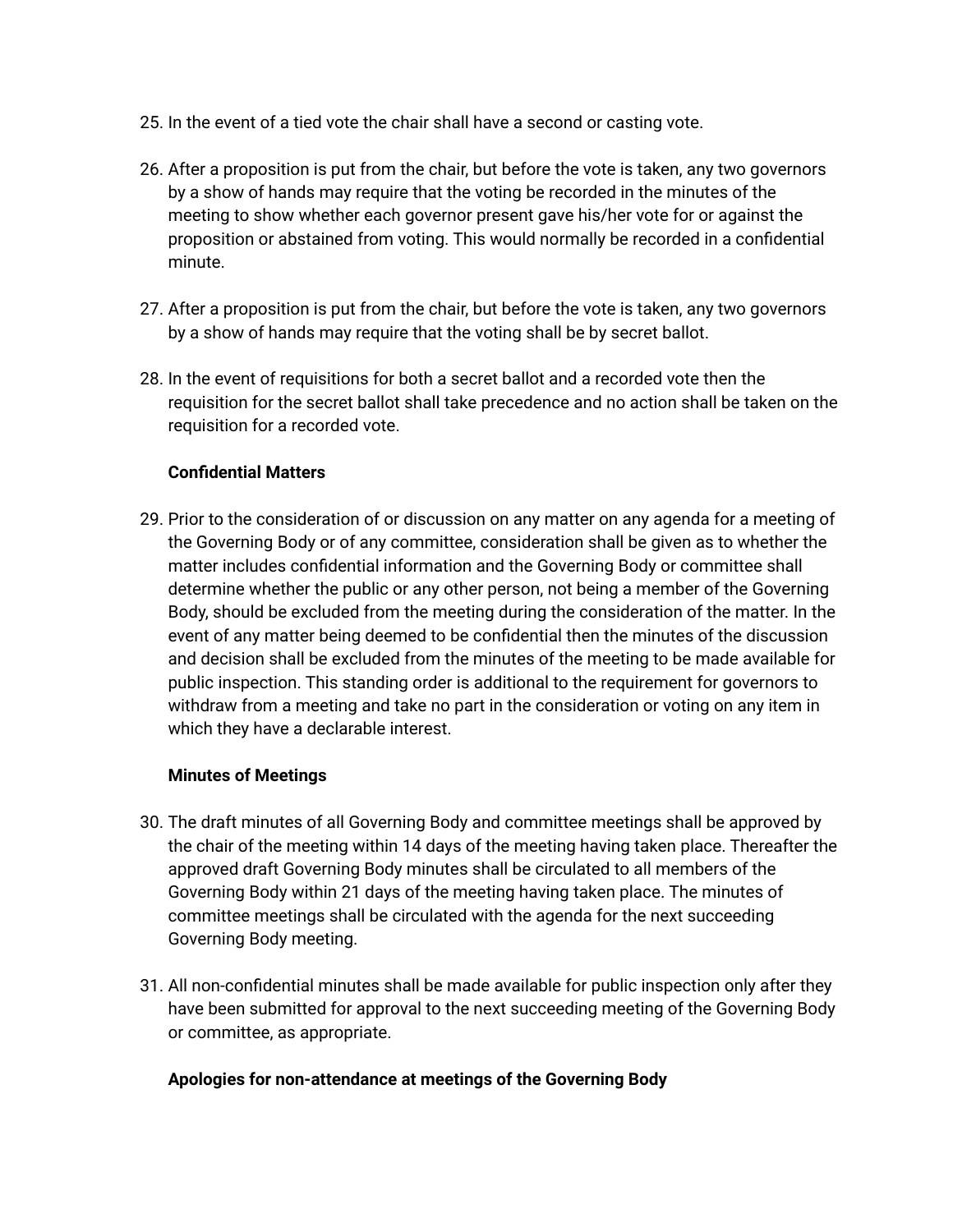32. All apologies for non-attendance at a meeting of the Governing Body shall be submitted to the clerk or to the chair not later than the commencement of the meeting. The Governing Body shall then determine whether such absence(s) should be treated as a 'consented' or 'non-consented' absence(s) and recorded as such in the minutes of the meeting. The failure to submit an apology shall be deemed to be a 'non-consented' absence and recorded as such in the minutes of the meeting.

## **Disqualification for non-attendance**

- 33. Any governor, with the exception of the head teacher, who fails to attend any meeting of the Governing Body for a consecutive period of 6 months without the approval of the Governing Body, and such approval being recorded in the minutes, shall be automatically disqualified from serving as a governor. The period of 6 months shall begin from the date of the first meeting missed by the governor.
- 34. Co-opted governors so disqualified shall not be eligible for nomination, election or re-appointment as a governor of any category for a period of 12 months immediately following his/her disqualification. Parent or staff governors are eligible for nomination and election (or appointment in the case of parent governors) immediately following their disqualification.

### **Records of the Governing Body**

- 35. The clerk shall be responsible for maintaining and keeping up to date the records of the Governing Body which for the purpose of this standing order shall comprise the following:
	- a. the minutes of the meetings of the Governing Body and its committees;
	- b. the register of business and other interests;
	- c. the record of hospitality/gifts;
	- d. copies of self-declaration forms to confirm that governors are not disqualified for any of the criteria listed;
	- e. any such other records as may be determined from time to time by formal resolution of the Governing Body;
	- f. records of governor monitoring visits to school;
	- g. the signed and approved code of conduct and standing orders.
- 36. The records of the Governing Body shall be kept in a secure place provided at the school and shall be available for inspection by the public, members of the Governing Body, parents of pupils at the school and the Local Authority. Confidential items and confidential minutes shall not be made available for public inspection.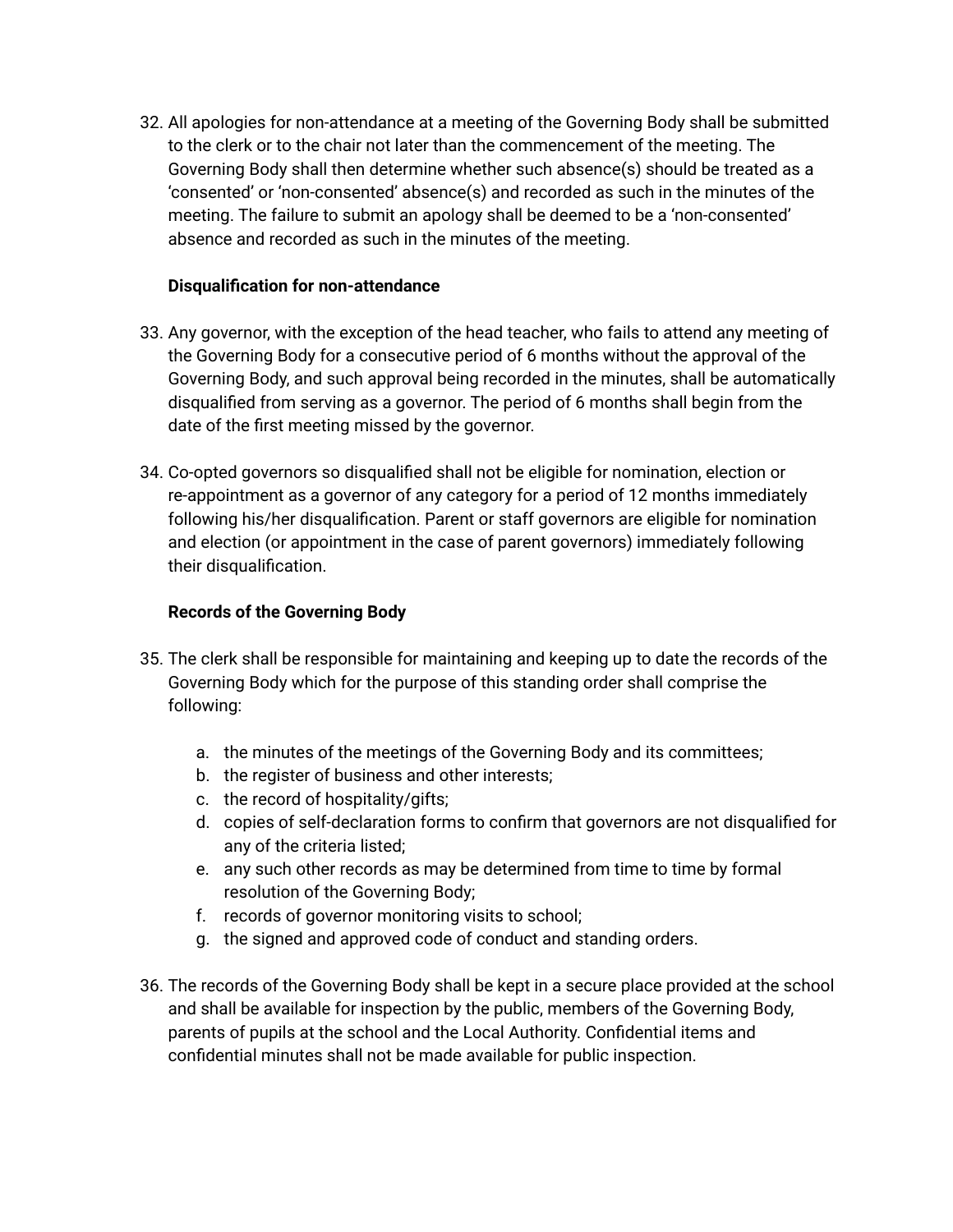### **Register of business interests**

37. Every governor shall complete the register of business interests within one month of their election/appointment as a governor. Entries in the register shall be updated as and when necessary and, in any event annually. In the event of any governor having no business interests that need to be registered then a NIL return shall be recorded for that governor(s).

# **Eligibility**

38. Every governor shall complete the Disqualification and Declaration form to indicate that they are eligible to be a governor at a maintained school. Every governor shall complete an application for an enhanced check to the Disclosure and Barring Service. Refusal to do so disqualifies the refusing governor. Governor DBS records should be held within the school's Single Central Record along with all staff and volunteers.

# **Conduct**

- 39. The Governing Body shall adopt an up-to-date code of conduct at the first meeting in the autumn term.
- 40. All Members of the Governing Board shall abide by The Nolan Principles on Public Life:
	- a. Selflessness holders of public office should take decisions solely in terms of the public interest. They should not do so in order to gain financial or other material benefits for themselves, their family, or their friends;
	- b. Integrity holders of public office should not place themselves under any financial or other obligation to outside individuals or organisations that might influence them in the performance of their official duties;
	- c. Objectivity in carrying out public business; including making public appointments, awarding contracts, or recommending individuals for rewards and benefits; holders of public office should make choices on merit;
	- d. Accountability holders of public office are accountable for their decisions and actions to the public and must submit themselves to whatever scrutiny is appropriate to their office;
	- e. Openness holders of public office should be as open as possible about all the decisions and actions that they take. They should give reasons for their decisions and restrict information only when the wider public interest clearly demands;
	- f. Honesty holders of public office have a duty to declare any private interests relating to their public duties and to take steps to resolve any conflicts arising in a way that protects the public interest;
	- g. Leadership -holders of public office should promote and support these principles by leadership and example.